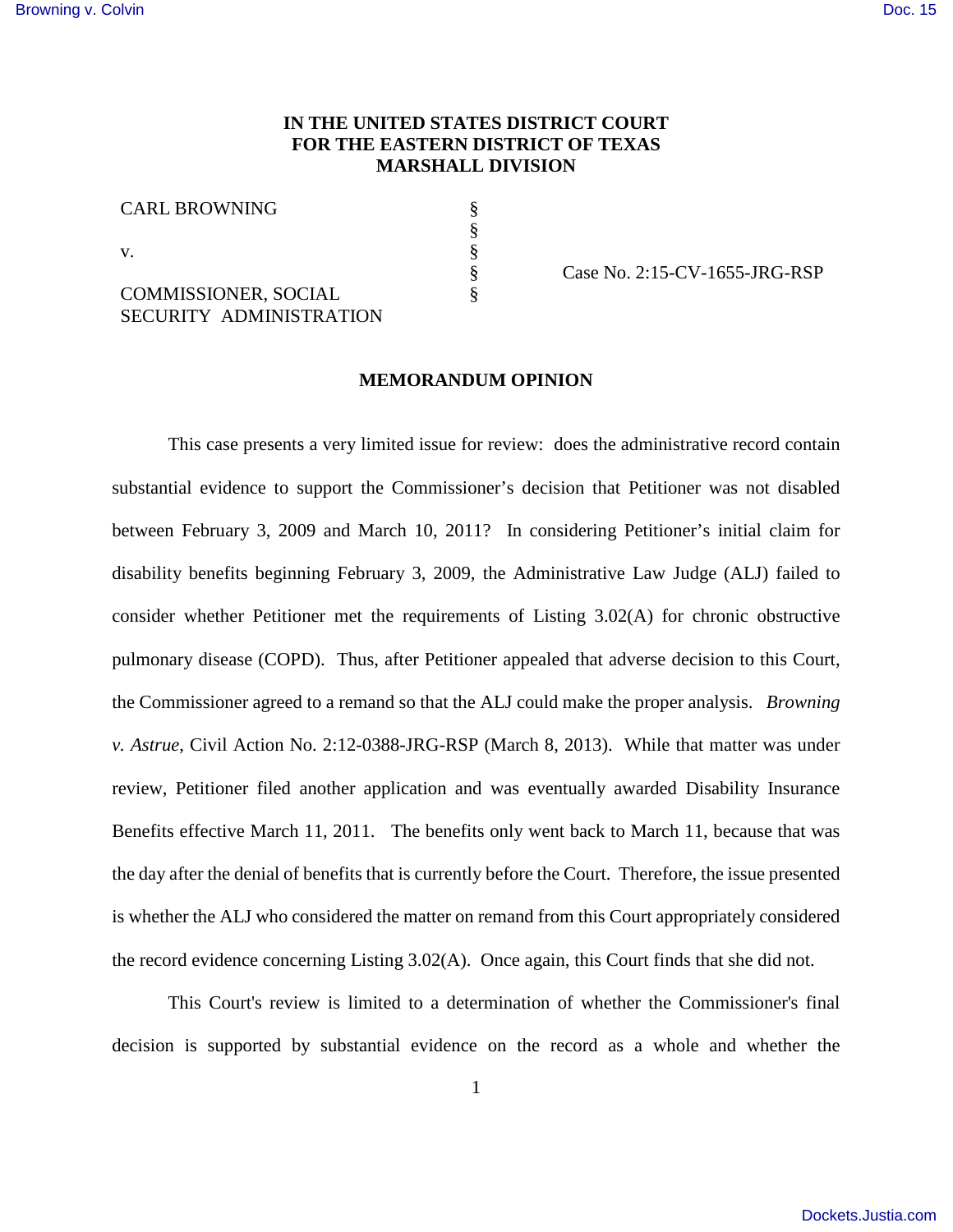Commissioner applied the proper legal standards in evaluating the evidence. See *Martinez v. Chater*, 64 F.3d 172, 173 (5th Cir.1995); *Greenspan v. Shalala*, 38 F.3d 232, 236 (5th Cir.1994), cert. denied, 514 U.S. 1120, 115 S.Ct. 1984, 131 L.Ed.2d 871 (1995). Substantial evidence is more than a scintilla, but can be less than a preponderance, and is such relevant evidence as a reasonable mind might accept as adequate to support a conclusion*. Ripley v. Chater*, 67 F.3d 552, 555 (5th Cir.1995). A finding of no substantial evidence will be made only where there is a "conspicuous absence of credible choices" or "no contrary medical evidence." *Abshire v. Bowen*, 848 F.2d 638, 640 (5th Cir.1988) (citing *Hames v. Heckler*, 707 F.2d 162, 164 (5th Cir.1983)). In reviewing the substantiality of the evidence, a court must consider the record as a whole and "must take into account whatever in the record fairly detracts from its weight." *Singletary v. Bowen,* 798 F.2d 818, 823 (5th Cir.1986).

The Fifth Circuit specifically addressed the effect of the Listings *in Audler v. Astrue*, 501 F.3d 446, 448 (5th Cir. 2007), noting that the ALJ is required to provide an adequate explanation for finding that the evidence does not meet or medically equal the requirements of the Listing. Unlike the first ALJ, the ALJ on remand from this Court, ALJ Kelley Day, did address Listing 3.02(A). However, her decision to disregard the results of Petitioner's April 2009 pulmonary testing—as "a one-time event"—is not supported by any medical evidence that she has cited in the record.

The Listing at issue is  $3.02(A)$  for COPD. 20 C.F.R. Pt. 404, Subpt. P. App. 1  $\S 3.02(A)$ . The relevant requirements are an FEV1 value equal to or less than the values set out in a table corresponding to the patient's height without shoes. It is undisputed that Petitioner's test results in April 2009 were well below the value corresponding to his height. Rather than properly